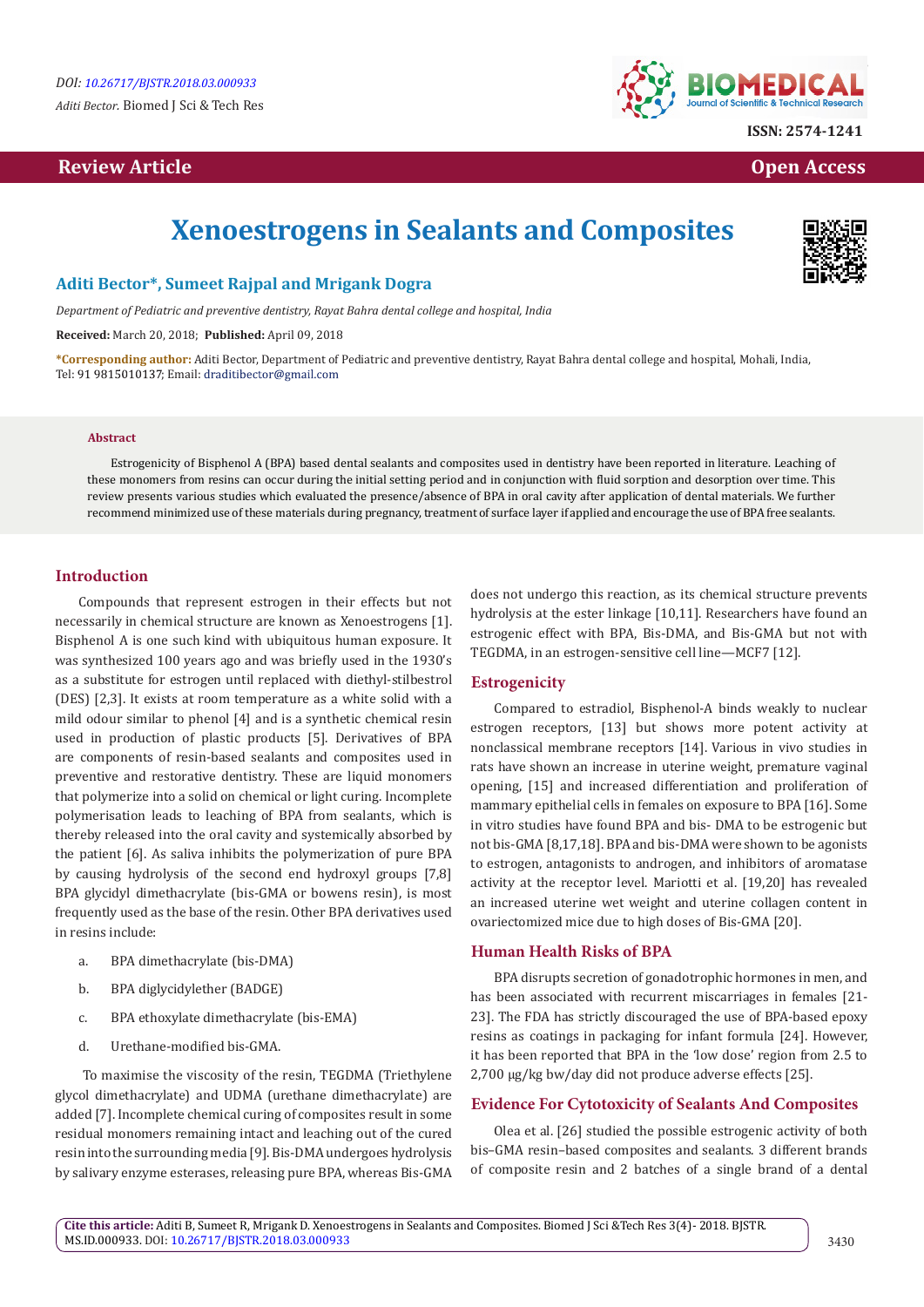sealant material were included in the study. Samples of saliva from 18 subjects treated with 50 mg of a bis-GMA-based sealant applied on their molars were collected 1 hr before and after treatment. BPA (range 90-931 micrograms) was identified only in saliva collected during a 1-hr period after treatment. The authors concluded that the use of bis-GMA-based resins in dentistry, contributed to human exposure to xenoestrogens. Quinlan et al. [27] investigated the potential cytotoxicity of two of the newer dental restorative materials, Spectrum composite resin and Dyract AP compomer. Assessment of cellular viability indicated that both materials cause cell death, with Spectrum being the more toxic.

An association was observed between inadequate light cure and toxicity of restorative materials. Cytotoxic effects and the formation of micronuclei were determined in V79 fibroblasts after exposure to extracts of modern composite filling materials (Solitaire, Solitaire 2, Tetric Ceram, Dyract AP, and Definite). The ranking of the cytotoxic effects of the composites according to EC50 values after a 24-h exposure period was as follows: Solitaire (most toxic)=Solitaire 2<Tetric Ceram<Dyract AP<Definite (least toxic). The authors suggested that mutagenic components of biologically active composite resins should be replaced with more biocompatible substances to avoid health risks for patients and dental personnel. Pulgar et al. [28,29] studied biphenolic components eluted from seven composites and one sealant before and after in vitro polymerization using HPLC and gas chromatography/mass spectrometry and investigated how pH modifications affect the leaching of these components.

Leaching of estrogenic monomers into the environment by Bis-GMA-based composites and sealants in concentrations that were estrogenic was confirmed. Nocca et al. [30] evaluated in vitro cytopathic effects of a self-curing and a light-curing orthodontic composite resin by a cytotoxicity test and reported that the examined chemical-cured material is more cytotoxic than the lightcured one. In a study carried out by Tell et al. [31], the potential toxic effects of several orthodontic adhesives (Monolok, Unite, One to One, Adaptic, Orthomite) immediately after polymerization and at various time intervals up to 2 years after polymerization were evaluated. All materials tested showed cytotoxic effects immediately after polymerization and the toxic effect decreased with time and after polymerization. However, even 2 years after the initial polymerization, toxicity was still evident in all adhesives except Orthomite. Al-Hiyasat et al. [32] investigated the cytotoxicity of 3 types of dental composites.

Fifteen specimens of the composites and 15 specimens of their flowable derivatives were used to determine the compounds released from these materials. Flowable derivatives were found to be more cytotoxic than traditional composites. In an in vitro study, the estrogenic activity of eluates obtained from 24 resin composites placed into a steel mould, and 18 chemicals with concentration equal to 100 nmol/L identified from the composites tested, were examined with the use of the reporter gene assay .They revealed estrogenic activity in vitro for six of the 24 composites, and three

of the 18 constituents: a photo stabilizer (HMBP), a photo initiator (DMPA) and an inhibitor (BHT) [33].

# **Evidence Against Cytotoxicity of Sealants and Composites**

Fung et al. [34] conducted a study to determine the rate and time course of BPA released from a dental sealant (Delton LC) when applied at a single 8-mg dose (1 tooth) or 32 mg (8 mg on each of 4 teeth) to the teeth of 40 healthy adults with no sealant or restorative history . The authors collected saliva (30 milliliters) and blood (7mL) specimens from all subjects immediately before sealant placement (baseline) and at one hour, three hours, one day, three days and five days after sealant placement. BPA was detectable in some saliva specimens collected at 1 hour and 3 hours; and not detectable in the saliva samples beyond 3 hours or in any of the serum specimens. The authors concluded that BPA released orally from a sealant may be present in nondetectable amounts in systemic circulation. Ortengren [35] assessed the water sorption and solubility of 6 proprietary composite resin materials and found no detectable quantities of BPA during the test period.

Nomura et al. [36] tested 3 monomers (bis-GMA, urethane dimethacrylate and TEGDMA) and 5 polymerization initiators (camphorquinone, benzoyl peroxide, dimethyl para toluidine, 2-dimethylamino-ethylmethacrylate and 1-allyl-2-thiourea) commonly used in dental composite resins for estrogenic activity and compared these with BPA. The authors found no estrogenic agonist activity for any of these 8 monomer and polymerization initiators. Zimmerman-Downs et al. [37] examined the effects of a widely used pit and fissure sealant material on BPA levels in blood and saliva, among both low and high–dose groups over time. Salivary BPA concentration levels peaked over a 3 hour period following sealant placement and returned to baseline levels within 24 hours.

The blood serum did not contain BPA at any point. Authors concluded that BPA is not absorbed into the blood circulatory system after exposure has occurred from the dental sealant. Kostoryz et al. [38], in an vitro study observed that Bisphenol A bis (2,3-dihydroxypropyl) ether and bisphenol F bis (2,3-dihydroxypropyl) ether were non-mutagenic, non-estrogenic, and presented minor cytotoxicity. Manabe et al. [39], using in vitro an original method of selective extraction in combination with gas chromatography-mass spectrometry, revealed that BPA can be released from dental materials, however the leachable amount would be less than 1/1000 of the reported dose (2 g/kg body weight/day) required for xenoestrogenicity in vivo. An in vitro study was carried out by Hamid and Hume, [40] to identify and quantify the major components released from any of seven commerciallyavailable, light-cured pit and fissure sealants using HPLC. TEGDMA was present in all eluates from each of the sealants tested whereas BisGMA was detected at much lower levels (about one thousandfold less) in eluates from one sealant only. Bisphenol-A was not detected in any eluates.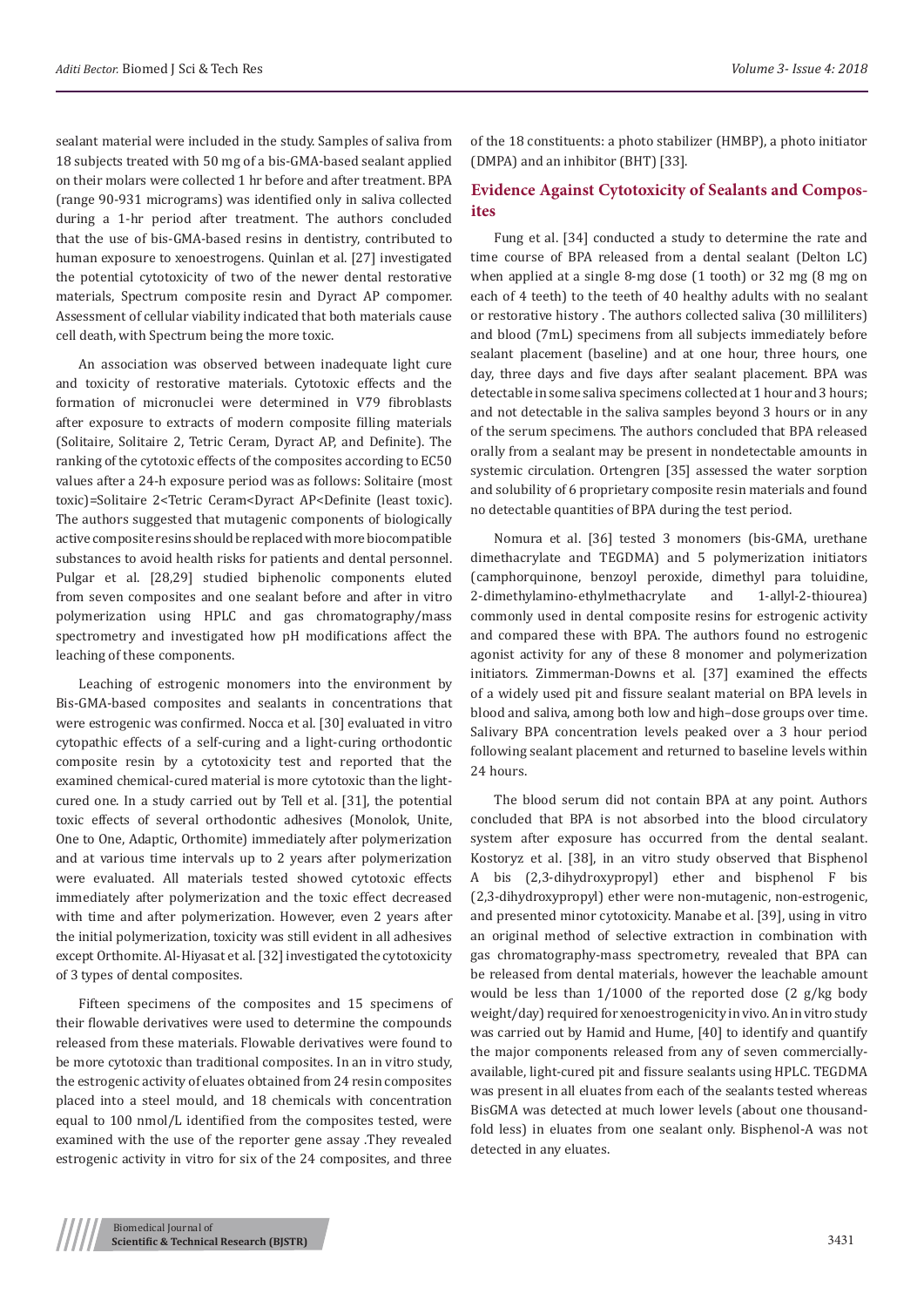In an in vitro study Lewis et al. [41] identified the release of BPA and BPA dimethacrylate from 28 commercial dental products using HPLC, and found no measurable released quantities of these compounds, except one. The authors concluded that dental resins in general do not represent a significant source of BPA. Schmalz et al. [42] chemically analyzed the BPA content of different fissure sealant resin monomers and their release of BPA under hydrolytic conditions, by HPLC. They confirmed that no BPA is released under physiologic conditions from fissure sealants based on bis-GMA if pure base monomers are used. ADA suggests that the low level of BPA exposure that results from dental sealants and composites poses no health threat [43]. A "worst" sealant can release 930 micrograms of BPA. European regulations suggest that a child of 36 kg can tolerate a daily dose of over 1800 g BPA without any risks and a dose of 2500 g can be tolerated by an adolescent. Any acute dose of sealant is usually single or distributed, up to a maximum of four times.44

## **Prevention of Sealant Toxicity**

Rueggeberg et al. [44,45] used high-pressure liquid chromatography to analyze the amount of monomers-Bis-GMA; TEGDMA; and Bis-DMA-remaining after a) no treatment (the control treatment)b) 20-second rinse with an air-water syringe spray c) 20-second manual application of a dry cotton roll d) 20-second manual application of a wet cotton roll e)20-second manual application of a water/pumice slurry with a cotton pellet f) 20-second application of a water/pumice slurry with a prophy cup on a slow-speed hand piece. They concluded that slurry of pumice is significantly more effective in removing the oxygen-inhibited layer from freshly cured sealants than either an air/water spray or wet or dry cotton alone. It has been confirmed that BPA and Bisphenol A dimethacrylate (BPA-DM) have proliferative effects in cells with high levels of estrogen receptors. However, BPA was not detected in American-made sealants, and BPA-DM was detectable in only a few.

In addition, researchers suggested that the surface layer of the sealant can be treated to reduce the possibility of unpolymerised BPA-DM being left on the tooth. They concluded that children are less likely to be exposed to BPA from sealants than from the ingestion of soft drinks or canned food. Sasaki et al. [46,47] investigated the changes in the BPA concentration in saliva after restoration with 9 commercially available composite resins. Authors found that much less than 100ng/mL of BPA were contained in the saliva after teeth were filled with composite resin, but that gargling with tepid water for 30 seconds can remove BPA from the oral cavity, making it an important risk management technique. Joskow et al. [48] measured BPA in saliva and urine samples collected at prescribed intervals after placements of appropriate amount of sealants in 14 individuals.

Saliva collection after sealant placement likely reduced systemic absorption of BPA from dental sealants. Authors recommended that sealants should be used in preventive dental practice. A new dimethacrylate monomer SiMA [49] without Bisphenol A (BPA) structure has been synthesized and used as base resin of dental

composite materials with the aim of reducing human exposure to BPA derivatives. Extract of composite was used to evaluate its cytotoxic effect on humane dental pulp cells, and relative growth rate (RGR) was obtained by CCK-8 assay. Authors concluded that, SiMA had potential to replace Bis-GMA as base resin of dental composite materials. According to recommendations by Azarpazhooh and Main [50] the potential for BPA toxicity from the dental sealants can be reduced by using a mild abrasive, such as pumice, either on a cotton applicator or with a prophylaxis cup and having older children and adolescents gargle with tepid water for 30 seconds.

Washing the surface of the sealant for 30 seconds with an air-water syringe while using suction to remove fluids and debris from a child's mouth further reduces the chance of toxicity. Use of a rubber dam to control the operative field would further limit potential exposures [2]. To avoid adverse developmental effects, after prenatal exposure to BPA, elective use of resin containing dental sealants and composite restorations, during pregnancy should be minimized, and in cases of necessary application, isolation by rubber dam should be used.

# **Conclusion**

Dental practitioners should treat the surface layer of sealant to avoid any possibility of unpolymerised BPA remaining on the tooth surface. Its exposure should be limited during pregnancy. The use of BPA and its derivatives free sealants and composites should be encouraged.

#### **References**

- 1. [Nadal A, Ropero AB, Laribi O, Maillet M, Fuentes E, et al. \(2000\)](https://www.ncbi.nlm.nih.gov/pubmed/11027358) [Nongenomic actions of estrogens and xenoestrogens by binding at](https://www.ncbi.nlm.nih.gov/pubmed/11027358) [a plasma membrane receptor unrelated to estrogen receptor α and](https://www.ncbi.nlm.nih.gov/pubmed/11027358) [estrogen receptor β. Proc Natl Acad Sci USA 97\(21\): 11603-11608.](https://www.ncbi.nlm.nih.gov/pubmed/11027358)
- 2. [Fleisch FA, Sheffield PE, Chinn C, Edelstein BL, Landrigan PJ \(2010\)](https://www.ncbi.nlm.nih.gov/pubmed/20819896) [Bisphenol A and Related Compounds in Dental Materials. Pediatrics](https://www.ncbi.nlm.nih.gov/pubmed/20819896) [126\(4\): 760-768.](https://www.ncbi.nlm.nih.gov/pubmed/20819896)
- 3. [Stone E, Ruoff L, Galland A, Passoff M \(2010\) Seeking safer packaging,](https://www.asyousow.org/reports/seeking-safer-packaging-ranking-packaged-food-companies-on-bpa) [ranking packaged food companies on BPA.](https://www.asyousow.org/reports/seeking-safer-packaging-ranking-packaged-food-companies-on-bpa)
- 4. [Staples CA, Dorn PB, Klecka GM, O'Block ST, Harris LR \(1998\) A review of](https://www.sciencedirect.com/science/article/pii/S0045653597101333) [the environmental fate, effects and exposures of bisfenol A Chemosphere](https://www.sciencedirect.com/science/article/pii/S0045653597101333) [36\(10\): 2149-2173.](https://www.sciencedirect.com/science/article/pii/S0045653597101333)
- 5. (2008) National Toxicology Program. NTP-CERHR monograph on the potential human reproductive and developmental effects of bisphenol A. NTP CERHR MON 22: i–III1.
- 6. [Nathanson D, Lertpitayakun P, Lamkin MS, Edalatpour M, Chou LL](https://www.ncbi.nlm.nih.gov/pubmed/9368436) [\(1997\) In vitro elution of leachable components from dental sealants. J](https://www.ncbi.nlm.nih.gov/pubmed/9368436) [Am Dent Assoc 128\(11\): 1517-1523.](https://www.ncbi.nlm.nih.gov/pubmed/9368436)
- 7. [Soderholm KJ, Mariotti A \(1999\) BIS-GMA-based resins in dentistry: are](https://www.ncbi.nlm.nih.gov/pubmed/10036843) [they safe? J Am Dent Assoc 130\(2\): 201-209.](https://www.ncbi.nlm.nih.gov/pubmed/10036843)
- 8. [Tarumi H, Imazato S, Narimatsu M, Matsuo M, Ebisu S \(2000\)](https://www.ncbi.nlm.nih.gov/pubmed/11145352) [Estrogenicity of fissure sealants and adhesive resins determined by](https://www.ncbi.nlm.nih.gov/pubmed/11145352) [reporter gene assay. J Dent Res 79\(11\): 1838-1843.](https://www.ncbi.nlm.nih.gov/pubmed/11145352)
- 9. [Zafra A, del Olmo M, Pulgar R, Navalon A, Vilchez JL \(2002\)](https://link.springer.com/article/10.1007/BF02493214) [Determination of Bisphenol-A and related compounds in human saliva](https://link.springer.com/article/10.1007/BF02493214) [by gas chromatography- mass spectrometry. Chromatographia 56\(3-4\):](https://link.springer.com/article/10.1007/BF02493214) [213-218.](https://link.springer.com/article/10.1007/BF02493214)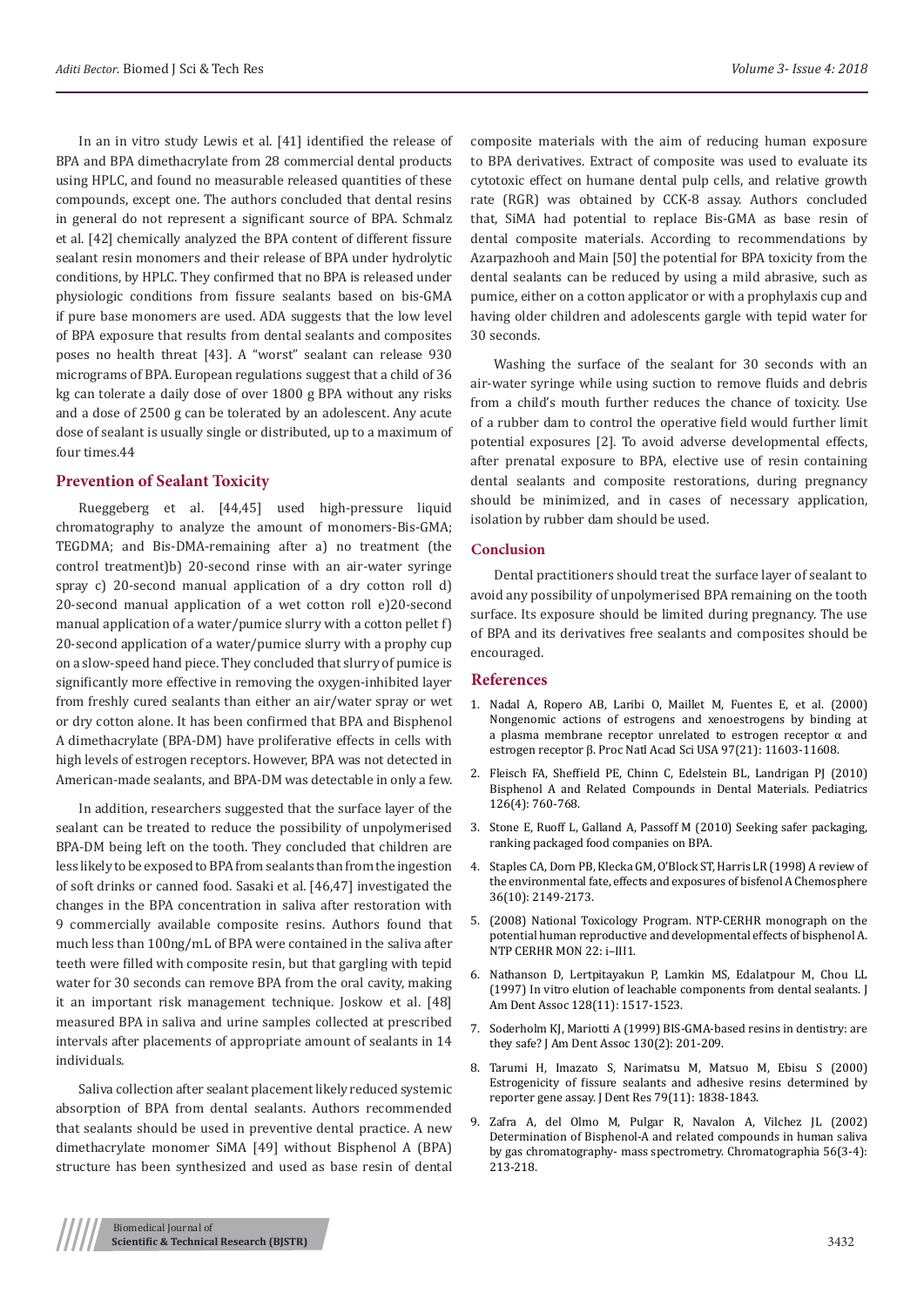- 10. [Arenholt Bindslev D, Breinholt V, Preiss A, Schmalz G \(1999\) Time](https://www.ncbi.nlm.nih.gov/pubmed/10803122)[related bisphenol-A content and estrogenic activity in saliva samples](https://www.ncbi.nlm.nih.gov/pubmed/10803122)  [collected in relation to placement of fissure sealants. Clin Oral Investig](https://www.ncbi.nlm.nih.gov/pubmed/10803122)  [3\(3\): 120-125.](https://www.ncbi.nlm.nih.gov/pubmed/10803122)
- 11. [Schmalz G, Preiss A, Arenholt Bindslev D \(1999\) Bisphenol-A content](https://www.ncbi.nlm.nih.gov/pubmed/10803121)  [of resin monomers and related degradation products. Clin Oral Investig](https://www.ncbi.nlm.nih.gov/pubmed/10803121)  [3\(3\): 114-119.](https://www.ncbi.nlm.nih.gov/pubmed/10803121)
- 12. Nathanson D, Ghulman M, Ashayeri N, Chou L (1999) In vitro estrogenic activity of leachable components from dental sealants and components (abstract 194) J Dent Res 78: 130.
- 13. [Kuiper GG, Lemmen JG, Carlsson B, Corton JC, Safe SH, et al. \(1998\)](https://www.ncbi.nlm.nih.gov/pubmed/9751507)  [Interaction of estrogenic chemicals and phytoestrogens with estrogen](https://www.ncbi.nlm.nih.gov/pubmed/9751507)  [receptor beta. Endocrinology 139\(10\): 4252-4263.](https://www.ncbi.nlm.nih.gov/pubmed/9751507)
- 14. [Alonso Magdalena P, Laribi O, Ropero AB, Fuentes E, Ripoll C, et al. \(2005\)](https://www.ncbi.nlm.nih.gov/pubmed/16079065)  [Low doses of bisphenol A and diethylstilbestrol impair Ca2signals](https://www.ncbi.nlm.nih.gov/pubmed/16079065)  [in pancreatic alpha-cells through a nonclassical membrane estrogen](https://www.ncbi.nlm.nih.gov/pubmed/16079065)  [receptor within intact islets of Langerhans. Environ Health Perspect](https://www.ncbi.nlm.nih.gov/pubmed/16079065)  [113\(8\): 969-977.](https://www.ncbi.nlm.nih.gov/pubmed/16079065)
- 15. [Ashby J, Tinwell H \(1998\) Uterotrophic activity of bisphenol A in the](https://www.ncbi.nlm.nih.gov/pubmed/9799186)  [immature rat. Environ Health Perspect 106\(11\): 719-720.](https://www.ncbi.nlm.nih.gov/pubmed/9799186)
- 16. [Colerangle JB, Roy D \(1997\) Profound effects of the weak environmental](https://www.ncbi.nlm.nih.gov/pubmed/9182870)  [estrogen-like chemical bisphenol A on the growth of the mammary](https://www.ncbi.nlm.nih.gov/pubmed/9182870)  [bisphenol A on the growth of the mammary gland of Noble rats. J Steroid](https://www.ncbi.nlm.nih.gov/pubmed/9182870)  [Biochem Mol Biol 60\(1-2\): 153-160.](https://www.ncbi.nlm.nih.gov/pubmed/9182870)
- 17. [Olea N, Pulgar R, Perez P, Olea Serrano F, Rivas A, et al. \(1996\)](https://www.ncbi.nlm.nih.gov/pubmed/8919768/)  [Estrogenicity of resin-based composites and sealants used in dentistry.](https://www.ncbi.nlm.nih.gov/pubmed/8919768/)  [Environ Health Perspect 104\(3\): 298-305.](https://www.ncbi.nlm.nih.gov/pubmed/8919768/)
- 18. [Hashimoto Y, Moriguchi Y, Oshima H, Nishikawa J, Nishihara T, et al.](https://www.ncbi.nlm.nih.gov/pubmed/15347996)  [\(2000\) Estrogenic activity of chemicals for dental and similar use in](https://www.ncbi.nlm.nih.gov/pubmed/15347996)  [vitro. J Mater Sci Mater Med 11\(8\): 465-468.](https://www.ncbi.nlm.nih.gov/pubmed/15347996)
- 19. [Bonefeld Jørgensen EC, Long M, Hofmeister MV, Vinggaard AM](https://www.ncbi.nlm.nih.gov/pubmed/18174953)  [\(2007\) Endocrine- disrupting potential of bisphenol A, bisphenol A](https://www.ncbi.nlm.nih.gov/pubmed/18174953)  [dimethacrylate, 4-n-nonylphenol, and 4-noctylphenol in vitro: new data](https://www.ncbi.nlm.nih.gov/pubmed/18174953)  [and a brief review. Environ Health Perspect 115\(1\): 69-76.](https://www.ncbi.nlm.nih.gov/pubmed/18174953)
- 20. [Mariotti A, Soderholm KJ, Johnson S \(1998\) The in vivo effects of bisGMA](https://www.ncbi.nlm.nih.gov/pubmed/9879914)  [on murine uterine weight, nucleic acids and collagen. Eur J Oral Sci](https://www.ncbi.nlm.nih.gov/pubmed/9879914)  [106\(6\): 1022-1027.](https://www.ncbi.nlm.nih.gov/pubmed/9879914)
- 21. [Hanaoka T, Kawamura N, Hara K, Tsugane S \(2002\) Urinary bisphenol](https://www.ncbi.nlm.nih.gov/pubmed/12205237/)  [A and plasma hormone concentrations in male workers exposed to](https://www.ncbi.nlm.nih.gov/pubmed/12205237/)  [bisphenol A diglycidyl ether and mixed organic solvents. Occup Environ](https://www.ncbi.nlm.nih.gov/pubmed/12205237/)  [Med 59\(9\): 625-628.](https://www.ncbi.nlm.nih.gov/pubmed/12205237/)
- 22. [Takeuchi T, Tsutsumi O, Ikezuki Y, Takai Y, Taketani Y \(2004\) Positive](https://www.ncbi.nlm.nih.gov/pubmed/15118266)  [relationship between androgen and the endocrine disruptor, bisphenol](https://www.ncbi.nlm.nih.gov/pubmed/15118266)  [A, in normal women and women with ovarian dysfunction. Endocr J](https://www.ncbi.nlm.nih.gov/pubmed/15118266)  [51\(2\): 165-169.](https://www.ncbi.nlm.nih.gov/pubmed/15118266)
- 23. [Sugiura Ogasawara M, Ozaki Y, Sonta S, Makino T, Suzumori K \(2005\)](https://www.ncbi.nlm.nih.gov/pubmed/15947000)  [Exposure to bisphenol A is associated with recurrent miscarriage. Hum](https://www.ncbi.nlm.nih.gov/pubmed/15947000)  [Reprod 20\(8\): 2325-2329.](https://www.ncbi.nlm.nih.gov/pubmed/15947000)
- 24. <http://www.fda.gov/NewsEvents/PublicHealthFocus/ucm064437.htm>
- 25. [Delclos BK, Camacho L, Lewis SM, Vanlandingham MM, Latendresse JR,](https://www.ncbi.nlm.nih.gov/pubmed/27506224)  [et al. \(2014\) Toxicity Evaluation of Bisphenol A Administered by Gavage](https://www.ncbi.nlm.nih.gov/pubmed/27506224)  [to Sprague Dawley Rats From Gestation Day 6 Through Postnatal Day 90.](https://www.ncbi.nlm.nih.gov/pubmed/27506224)  [Toxicol Sci 153\(1\): 212.](https://www.ncbi.nlm.nih.gov/pubmed/27506224)
- 26. Olea N, Pulgar R, P[érez P, Olea Serrano F, RivasA, et al. \(1996\)](https://www.ncbi.nlm.nih.gov/pubmed/8919768/)  [Estrogenicity of resin– based composites and sealants used in dentistry.](https://www.ncbi.nlm.nih.gov/pubmed/8919768/)  [Environ Health Perspect 104\(3\): 298-305.](https://www.ncbi.nlm.nih.gov/pubmed/8919768/)
- 27. [Quinlan CA, Zisterer DM, Tipton KF, O](https://www.ncbi.nlm.nih.gov/pubmed/11853238)'Sullivan MI (2002) In vitro [cytotoxicity of a composite resin and compomer. Int Endod J 35\(1\): 47-](https://www.ncbi.nlm.nih.gov/pubmed/11853238) [55.](https://www.ncbi.nlm.nih.gov/pubmed/11853238)
- 28. [Schweikl H, Hiller KA, Bolay C, Kreissl M, Kreismann W, et al. \(2005\)](https://www.ncbi.nlm.nih.gov/pubmed/15576145) [Cytotoxic and mutagenic effects of dental composite materials.](https://www.ncbi.nlm.nih.gov/pubmed/15576145) [Biomaterials 26\(14\): 1713-1719.](https://www.ncbi.nlm.nih.gov/pubmed/15576145)
- 29. [Pulgar R, Olea Serrano MF, Novillo Fertrell A, Rivas A, Pazos P, et al. \(2000\)](https://www.ncbi.nlm.nih.gov/pubmed/10620520) [Determination of bisphenol A and related aromatic compounds released](https://www.ncbi.nlm.nih.gov/pubmed/10620520) [from bis-GMA-based composites and sealants by high performance](https://www.ncbi.nlm.nih.gov/pubmed/10620520) [liquid chromatography. Environ Health Perspect 108\(1\): 21-27.](https://www.ncbi.nlm.nih.gov/pubmed/10620520)
- 30. [Nocca G, Chimenti C, Parziale V, Gambarini G, Giardina B, et al. \(2006\)](https://www.ncbi.nlm.nih.gov/pubmed/16688106) [In vitro comparison of the cytotoxicity of two orthodontic composite](https://www.ncbi.nlm.nih.gov/pubmed/16688106) [resins. Minerva Stomatol 55\(5\): 297-305.](https://www.ncbi.nlm.nih.gov/pubmed/16688106)
- 31. [Tell RT, Sydiskis RJ, Isaacs RD, Davidson WM \(1988\) Long-term](https://www.ncbi.nlm.nih.gov/pubmed/3284332%5d) [cytotoxicityn of orthodontic direct-bonding adhesives. Am J Orthod](https://www.ncbi.nlm.nih.gov/pubmed/3284332%5d) [Dentofacial Orthop 93\(5\): 419-422.](https://www.ncbi.nlm.nih.gov/pubmed/3284332%5d)
- 32. [Al Hiyasat AS, Darmani H, Milhem MM \(2005\) Cytotoxicity evaluation of](https://www.ncbi.nlm.nih.gov/pubmed/15635474) [dental resin composites and their flowable derivatives. Clin Oral Investig](https://www.ncbi.nlm.nih.gov/pubmed/15635474) [9\(1\): 21-25.](https://www.ncbi.nlm.nih.gov/pubmed/15635474)
- 33. [Wada H, Tarumi H, Imazato S, Narimatsu M, Ebisu S \(2004\) In vitro](https://www.ncbi.nlm.nih.gov/pubmed/14981123) [Estrogenicity of Resin Composites. J Dent Res 83\(3\): 222-226.](https://www.ncbi.nlm.nih.gov/pubmed/14981123)
- 34. [Fung EY, Ewoldsen NO, St Germain HA Jr, Marx DB, Miaw CL, et al. \(2000\)](https://www.ncbi.nlm.nih.gov/pubmed/10649872) [Pharmacokinetics of bisphenol A released from a dental sealant. J Am](https://www.ncbi.nlm.nih.gov/pubmed/10649872) [Dent Assoc 131\(1\): 51-58.](https://www.ncbi.nlm.nih.gov/pubmed/10649872)
- 35. [Ortengren U \(2000\) On composite resin materials. Degradation, erosion](https://www.ncbi.nlm.nih.gov/pubmed/11142798) [and possible adverse effects in dentists. Swed Dent J Suppl 141: 1-61.](https://www.ncbi.nlm.nih.gov/pubmed/11142798)
- 36. [Nomura Y, Ishibashi H, Miyahara M, Shinohara R, Shiraishi F, et al. \(2003\)](https://www.ncbi.nlm.nih.gov/pubmed/15348454) [Effects of dental resin metabolites on estrogenic activity in vitro. J Mater](https://www.ncbi.nlm.nih.gov/pubmed/15348454) [Sci Mater Med 14\(4\): 307-310.](https://www.ncbi.nlm.nih.gov/pubmed/15348454)
- 37. [Zimmerman Downs JM, Shuman D, Stull SC, Ratzlaff RE \(2010\) Bisphenol](https://www.ncbi.nlm.nih.gov/pubmed/20579427) [A Blood and Saliva Levels Prior To and After Dental Sealant Placement In](https://www.ncbi.nlm.nih.gov/pubmed/20579427) [Adults. J Dent Hyg 84\(3\): 145-150.](https://www.ncbi.nlm.nih.gov/pubmed/20579427)
- 38. [Kostoryz EL, Eick JD, Glaros AG, Judy BM, Welshons WV, et al. \(2003\)](https://www.ncbi.nlm.nih.gov/pubmed/12709503) [Biocompatibility of Hydroxylated Metabolites of BISGMA and BFDGE. J](https://www.ncbi.nlm.nih.gov/pubmed/12709503) [Dent Res 82\(5\): 367-371.](https://www.ncbi.nlm.nih.gov/pubmed/12709503)
- 39. [Manabe A, Kaneko S, Numazawa S, Itoh K, Inoue M, et al. \(2000\)](https://www.ncbi.nlm.nih.gov/pubmed/11219092) [Detection of bisphenol-A in dental materials by gas chromatography](https://www.ncbi.nlm.nih.gov/pubmed/11219092)[mass spectrometry. Dent Mater J 19\(1\): 75-86.](https://www.ncbi.nlm.nih.gov/pubmed/11219092)
- 40. [Hamid A, Hume WR \(1997\) A study of component release from resin pit](https://www.sciencedirect.com/science/article/pii/S0109564197800188) [and fissure sealants in vitro. Dent Mater 13\(2\): 98-102.](https://www.sciencedirect.com/science/article/pii/S0109564197800188)
- 41. [Lewis JB, Rueggeberg FA, Lapp CA, Ergle JW \(1999\) Identification and](https://www.ncbi.nlm.nih.gov/pubmed/10803120) [characterizationof estrogen-like components in commercial resin-based](https://www.ncbi.nlm.nih.gov/pubmed/10803120) [dental restorative materials. Clin Oral Investig 3\(3\): 107-113.](https://www.ncbi.nlm.nih.gov/pubmed/10803120)
- 42. [Schmalz G, Preiss A, Arenholt Bindslev D \(1999\) Bisphenol-A content](https://www.ncbi.nlm.nih.gov/pubmed/10803121) [of resin monomers and related degradation products. Clin Oral Investig](https://www.ncbi.nlm.nih.gov/pubmed/10803121) [3\(3\): 114-119.](https://www.ncbi.nlm.nih.gov/pubmed/10803121)
- 43. [www.ada.org/member-center/oral-health-topics/bisphenol-a.](http://www.ada.org/member-center/oral-health-topics/bisphenol-a)
- 44. [Eramo S, Urbani G, Sfasciotti GL, Brugnoletti O, Bossù M, et al. \(2010\)](https://www.ncbi.nlm.nih.gov/pubmed/22238710/) [Estrogenicity of bisphenol A released from sealants and composites: a](https://www.ncbi.nlm.nih.gov/pubmed/22238710/) [review of the literature. Ann Stomatol \(Roma\) 1\(3-4\): 14-21.](https://www.ncbi.nlm.nih.gov/pubmed/22238710/)
- 45. [Rueggeberg FA, Dlugokinski M, Ergle JW \(1999\) Minimizing patients'](https://www.ncbi.nlm.nih.gov/pubmed/10599178) [exposure to uncured components in a dental sealant. J Am Dent Assoc](https://www.ncbi.nlm.nih.gov/pubmed/10599178) [130\(12\): 1751-1757.](https://www.ncbi.nlm.nih.gov/pubmed/10599178)
- 46. [Schafer TE, Lapp CA, Hanes CM, Lewis JB \(2000\) What parents should](https://www.ncbi.nlm.nih.gov/pubmed/10730296) [know about estrogen-like compounds in dental materials. Pediatr Dent](https://www.ncbi.nlm.nih.gov/pubmed/10730296) [22\(1\): 75-76.](https://www.ncbi.nlm.nih.gov/pubmed/10730296)
- 47. [Sasaki N, Okuda K, Kato T, Kakishima H, Okuma H, et al. \(2005\) Salivary](https://www.ncbi.nlm.nih.gov/pubmed/15803273) [bisphenol-A levels detected by ELISA after restoration with composite](https://www.ncbi.nlm.nih.gov/pubmed/15803273) [resin. J Mater Sci Mater Med 16\(4\): 297-300.](https://www.ncbi.nlm.nih.gov/pubmed/15803273)
- 48. [Joskow R, Barr DB, Barr JR, Calafat AM, Needham LL, et al. \(2006\)](https://www.ncbi.nlm.nih.gov/pubmed/16570469)